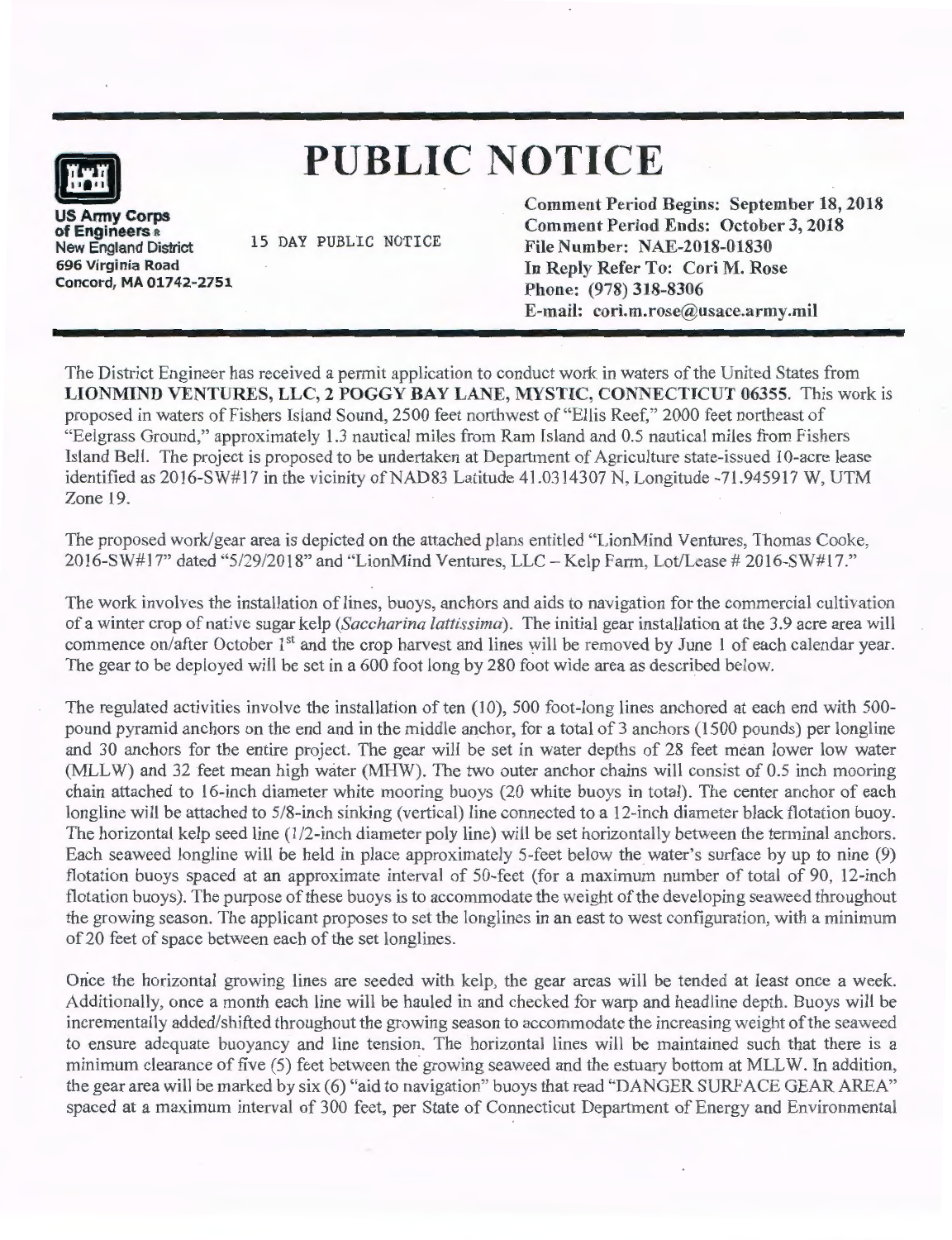## **CENAE-R FILE NO. NAE-2018-01830**

Protection navigation agency requirement. After the last harvest of the season (sometime between mid-May and June 1<sup>st</sup>) the horizontal long-line gear and buoys will be removed and brought to a land-based facility for inspection and/or repair as needed. The aids to navigation and moorings will remain in the water throughout the year to designate the lease location.

The purpose of the proposed structures is to grow seaweed (kelp) as a harvestable crop for human consumption and commercial distribution.

## **AUTHORITY**

Permits are required pursuant to:

- X Section 10 of the Rivers and Harbors Act of 1899
- Section 404 of the Clean Water Act
- Section 103 of the Marine Protection, Research and Sanctuaries Act.

The decision whether to issue a permit will be based on an evaluation of the probable impact of the proposed activity on the public interest. That decision will reflect the national concern for both protection and utilization of important resources. The benefit which may reasonably accrue from the proposal must be balanced against its reasonably foreseeable detriments. All factors which may be relevant to the proposal will be considered, including the cumulative effects thereof; among those are: conservation, economics, aesthetics, general environmental concerns, wetlands, cultural value, fish and wildlife values, flood hazards, flood plain value, land use, navigation, shoreline erosion and accretion, recreation, water supply and conservation, water quality, energy needs, safety, food production and, in general, the needs and welfare of the people.

The Corps of Engineers is soliciting comments from the public; Federal, state, and local agencies and officials; Indian Tribes; and other interested parties in order to consider and evaluate the impacts of this proposed activity. Any comments received will be considered by the Corps of Engineers to determine whether to issue, modify, condition or deny a permit for this proposal. To make this decision, comments are used to assess impacts on endangered species, historic properties, water quality, general environmental effects, and the other public interest factors listed above. Comments are used in the preparation of an Environmental Assessment and/or an Environmental Impact Statement pursuant to the National Environmental Policy Act. Comments are also used to determine the need for a public hearing and to determine the overall public interest of the proposed activity.

#### **ESSENTIAL FISH HABITAT**

The Magnuson-Stevens Fishery Conservation and Management Act, as amended by the Sustainable Fisheries Act of 1996 (Public Law 104-267), requires all federal agencies to consult with the National Marine Fisheries Service on all actions, or proposed actions, permitted, funded, or undertaken by the agency, that may adversely affect Essential Fish Habitat (EFH). Essential Fish Habitat describes waters and substrate necessary for fish for spawning, breeding, feeding or growth to maturity.

This project will impact approximately 120-square feet of Essential Fish Habitat (EFH) that has been designated through the New England & Mid-Atlantic Fishery Management Councils. This habitat consists of subtidal bottom of gravel/gravel-sand in open water of Fishers Island Sound. Temporary obstruction or modification of subtidal habitat may adversely affect species that use these waters and substrate. However, the District Engineer has made a preliminary determination that the site-specific adverse effect will not be substantial.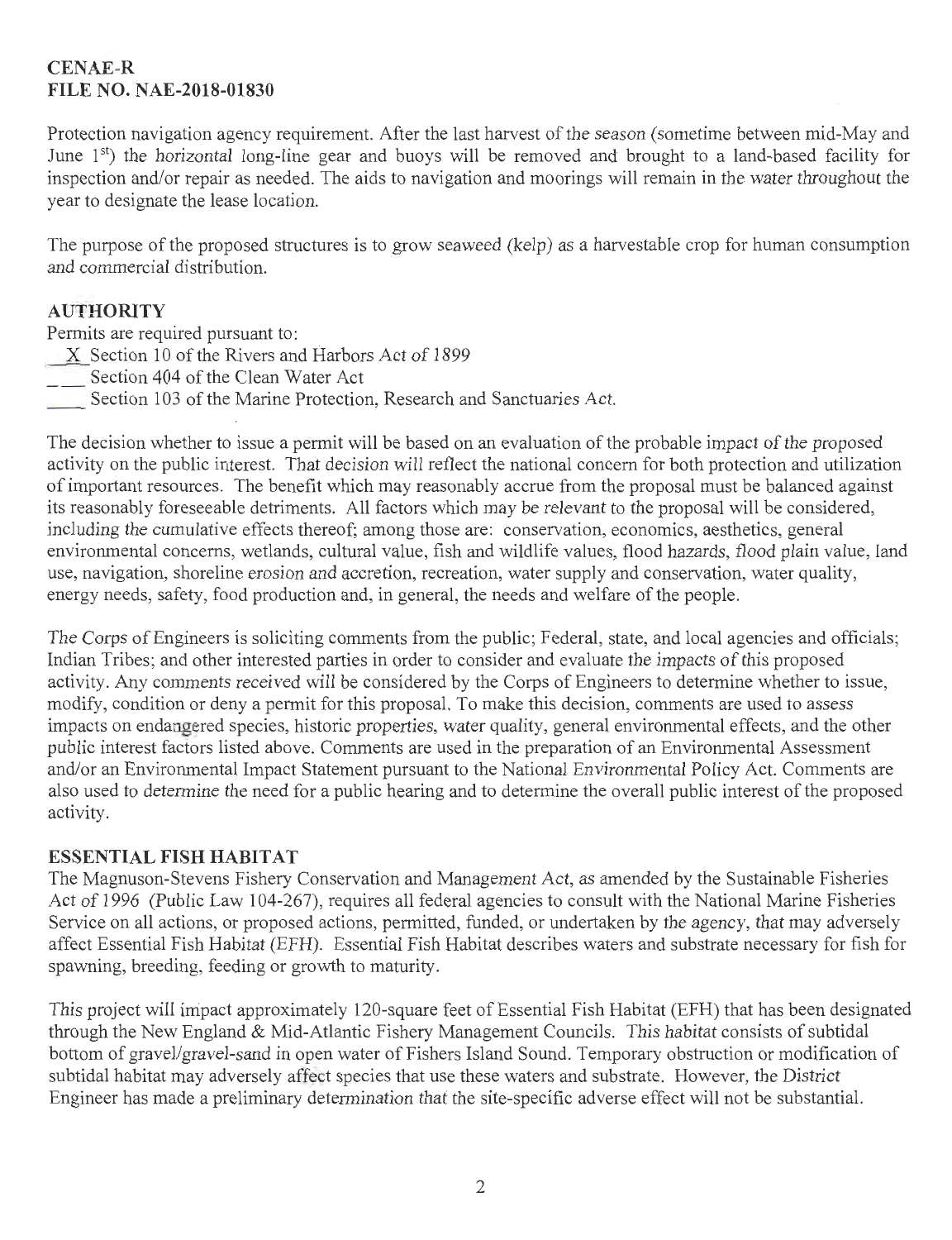## **CENAE-R FILE NO. NAE-2018-01830**

Further consultation with the National Marine Fisheries Service regarding EFH conservation recommendations is being conducted and will be concluded prior to the final decision.

# **NATIONAL HISTORIC PRESERVATION ACT**

Based on his initial review, the District Engineer has determined that little likelihood exists for the proposed work to impinge upon properties with cultural or Native American significance, or listed in, or eligible for listing in, the National Register of Historic Places. Therefore, no further consideration of the requirements of Section 106 of the National Historic Preservation Act of 1966, as amended, is necessary. This determination is based upon one or more of the following:

- a. The permit area has been extensively modified by previous work.<br>b The permit area has been recently created
- The permit area has been recently created.
- c. The proposed activity is of limited nature and scope.<br>d. Review of the latest published version of the Nationa

Review of the latest published version of the National Register shows that no presence of registered properties listed as being eligible for inclusion therein are in the permit area or general vicinity.

e. Coordination with the State Historic Preservation Officer and/or Tribal Historic Preservation Officer(s)

## **ENDANGERED SPECIES CONSULTATION**

The Corps has reviewed the application for the potential impact on Federally-listed threatened or endangered species and their designated critical habitat pursuant to Section 7 of the Endangered Species Act as amended. It is our preliminary determination that the proposed activity for which authorization is being sought is designed, situated or will be operated/used in such a manner that it is not likely to adversely affect a listed species or their critical habitat. We are coordinating with the NMFS and/or U.S. Fish and Wildlife Service on listed species under their jurisdiction and the ESA consultation will be concluded prior to the final decision.

## **COASTAL ZONE MANAGEMENT**

The States of Connecticut, Maine, Massachusetts, New Hampshire and Rhode Island have approved **Coastal Zone Management Programs.** Where applicable, the applicant states that any proposed activity will comply with and will be conducted in a manner that is consistent with the approved Coastal Zone Management Program. By this Public Notice, we are requesting the State concurrence or objection to the applicant's consistency statement.

The following authorizations have been applied for, or have been, or will be obtained:

- (X) Permit, License or Assent from State.
- ( ) Permit from Local Wetland Agency or Conservation Commission.
- ( ) Water Quality Certification in accordance with Section 401 of the Clean Water Act.

In order to properly evaluate the proposal, we are seeking public comment. Anyone wishing to comment is encouraged to do so. Comments should be submitted in writing by the above date. If you have any questions, please contact Ms. Cori M. Rose at (978) 318-8306, (800) 343-4 789 or (800) 362-4367, if calling from within Massachusetts.

Any person may request, in writing, within the comment period specified in this notice, that a public hearing be held to consider the application. Requests for a public hearing shall specifically state the reasons for holding a public hearing. The Corps holds public hearings for the purpose of obtaining public comments when that is the best means for understanding a wide variety of concerns from a diverse segment of the public.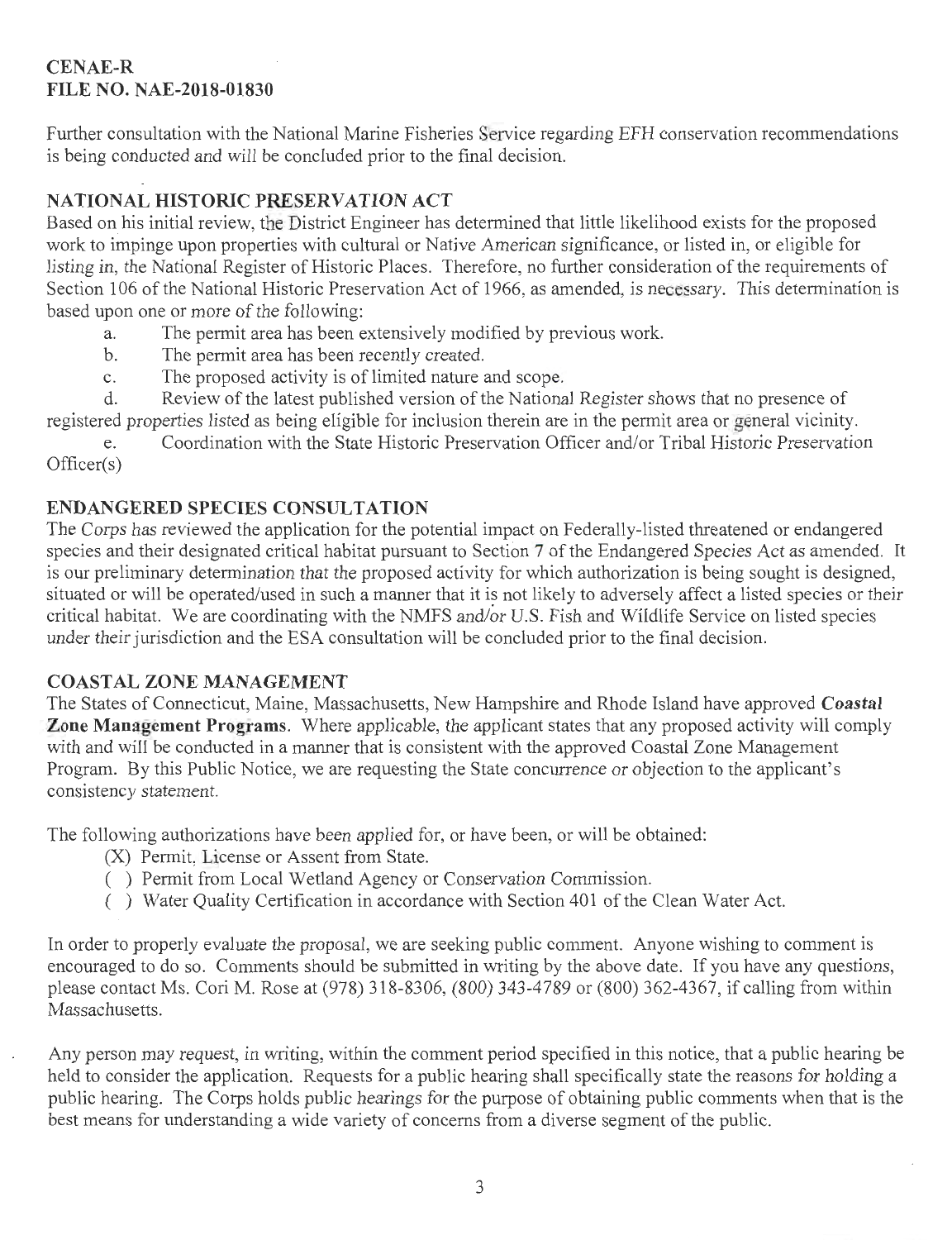#### **CENAE-R FILE NO. NAE-2018-01830**

The initial determinations made herein will be reviewed in light of facts submitted in response to this notice. All comments will be considered a matter of public record. Copies of letters of objection will be forwarded to the applicant who will normally be requested to contact objectors directly in an effort to reach an understanding.

**THIS NOTICE IS NOT AN AUTHORIZATION TO DO ANY WORK.** 

Kevin R Ktilly

Kevin R. Kotelly, P.E. Chief, Permits and Enfor Regulatory Division

If you would prefer not to continue receiving Public Notices by email, please contact Ms. Tina Chaisson at (978) 318-8058 or e-mail her at bettina.m.chaisson@usace.army.mil. You may also check here  $($ ) and return this portion of the Public Notice to: Bettina Chaisson, Regulatory Division, U.S. Army Corps of Engineers, 696 Virginia Road, Concord, MA 01742-2751.

| NAME:           |  |
|-----------------|--|
| <b>ADDRESS:</b> |  |
| PHONE:          |  |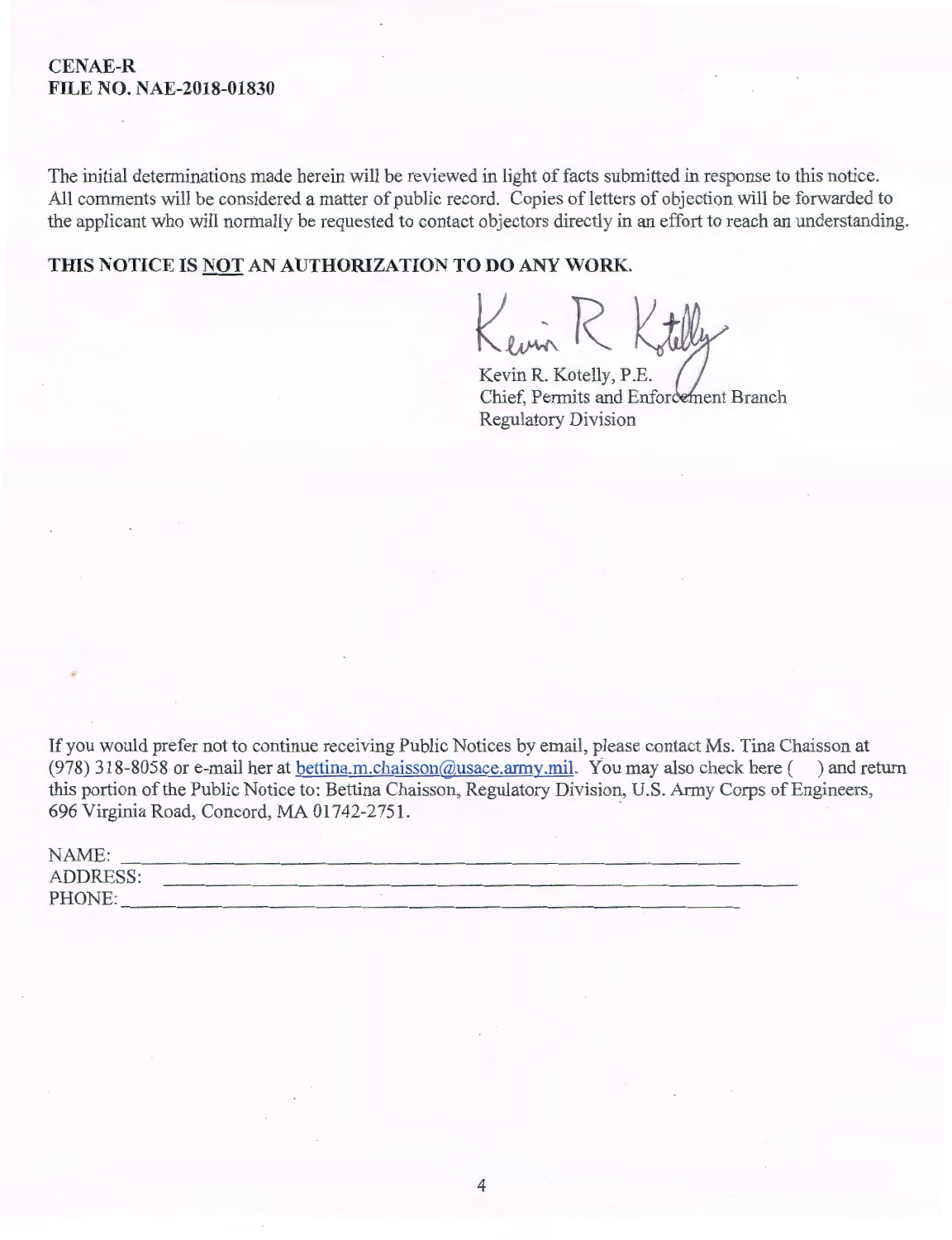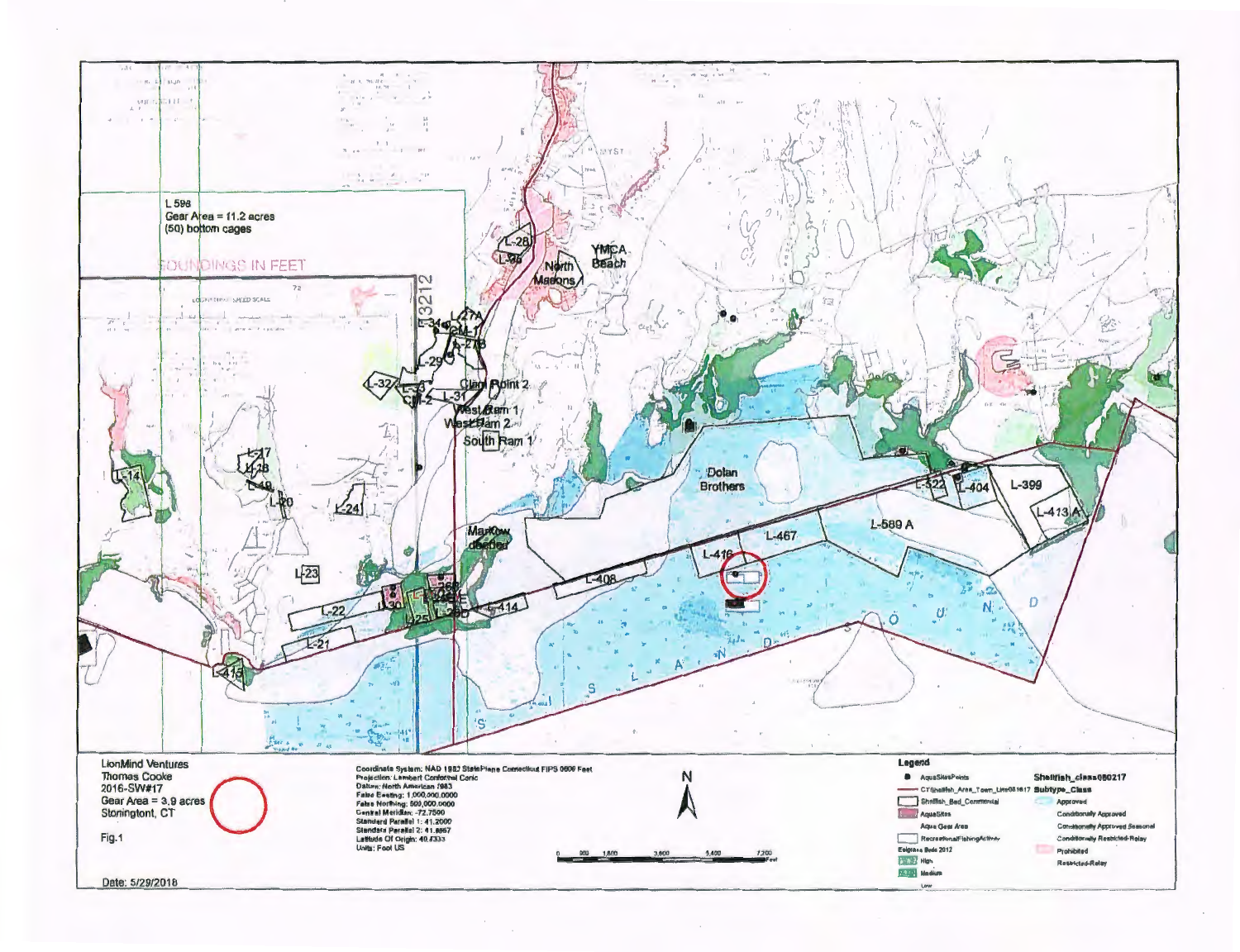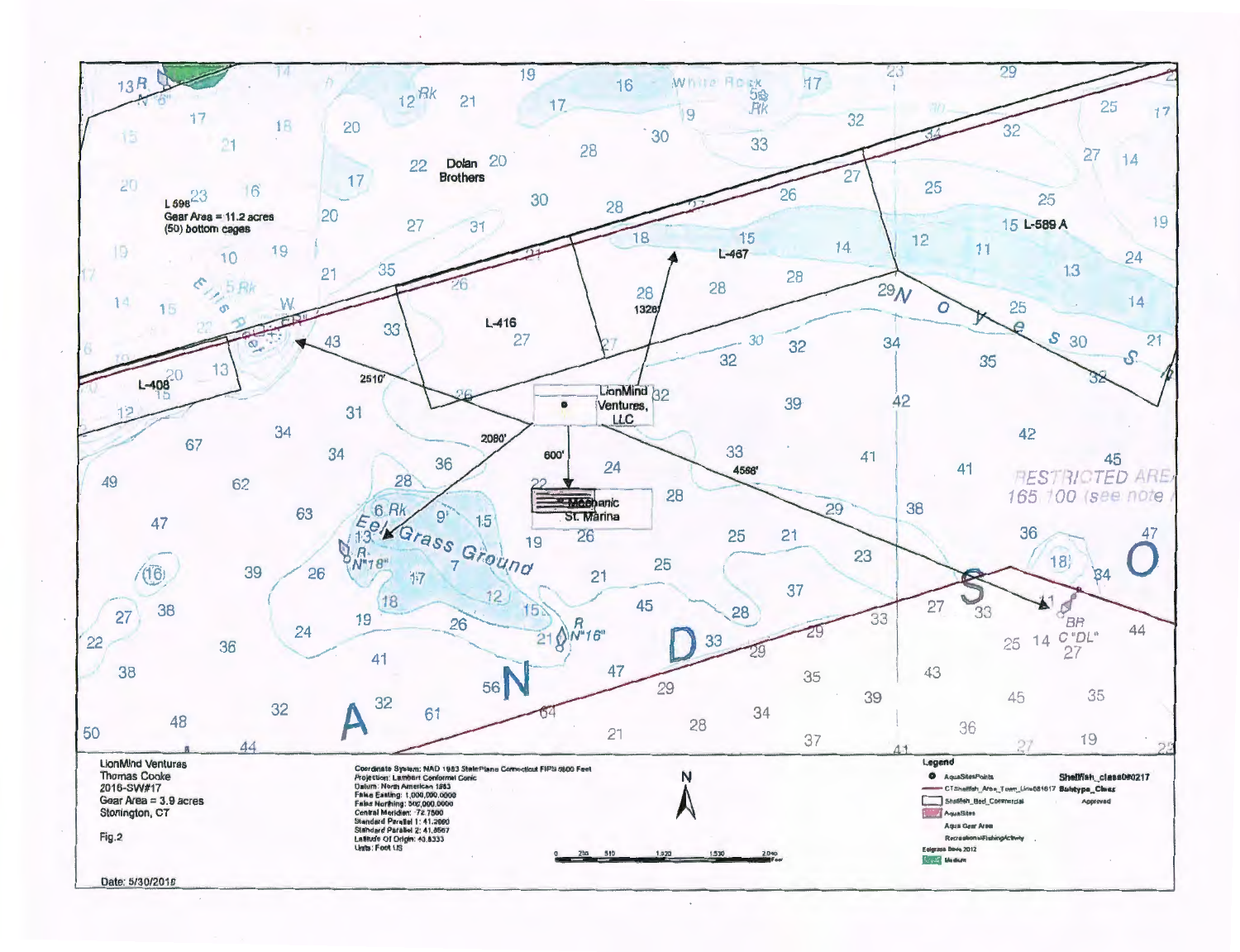